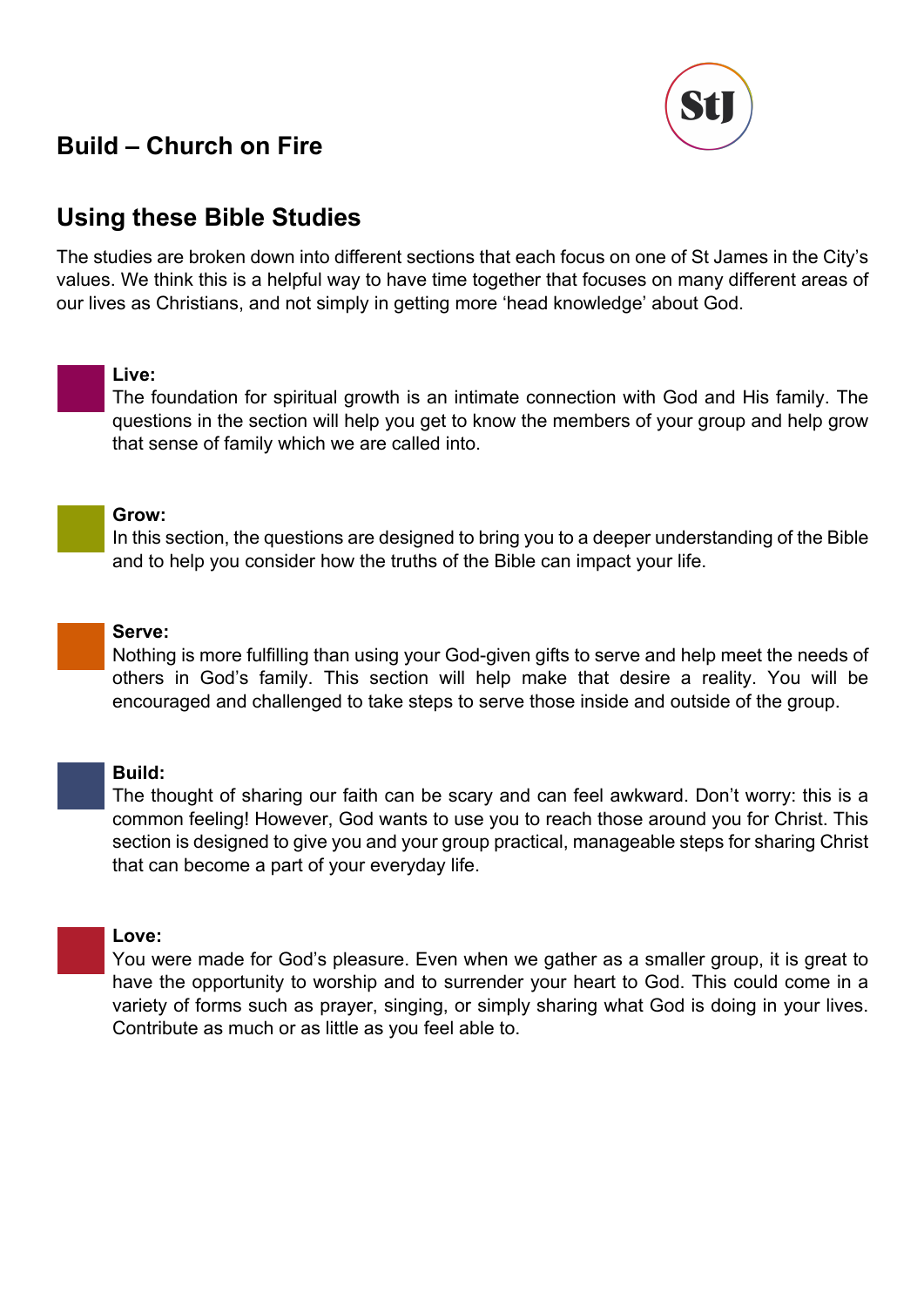

# **Introduction**

Jesus clearly commands us to go out on mission (Matthew 28:16-20): "Therefore go and make disciples of all nations, baptising them in the name of the Father and of the Son and of the Holy Spirit, and teaching them to obey everything I have commanded you".

These studies pick up from where Matthew leaves off and takes us through the first few chapters of Acts to see what the church was doing. We know these passages well but there is still so much for us to talk about and learn together.

Acts is a book of amazing scope: the Church goes from being a tiny sect in a corner of Jerusalem to the very centre of the Empire in Rome, taking in most of the Eastern Mediterranean on the way. It is also a book of amazing scope in its theological breadth and themes:

- Ascension and return of Christ.
- Person and work of the Holy Spirit.
- Church: its Life and its Ministry.
- World mission and evangelisation.
- Cross-cultural issues.
- Early Gospel Message.

All of this is wrapped up in an amazing adventure story involving danger, violent death, persecution, political in-fighting, imprisonment, escape and shipwreck,

Acts is Volume 2 of Luke-Acts. Its author does not sign his name to the work, but he writes himself into the narrative at points. The two volume work has been attributed to Paul's physician, Luke, since the earliest Christian documents.

Luke tells us of his methods in the first few verses of this book: he is a careful researcher. We learn from Acts that he had sufficient opportunity to carry out this research, not only from mixing with the very mobile, early believer in their travels around the ancient world, but also from this two year stay in the Holy Land during Paul's imprisonment at Caesarea, when Luke was with him but free to travel about (Acts 21-26).

The book appears incomplete – Paul is still under house arrest awaiting trial in Rome and enjoying many privileges (Acts 28). We don't know if Paul was released, and able to minister freely for another couple of years before his final martyrdom in Rome, which seems the most likely hypothesis. But Acts does leave Paul still alive and well, which would argue for a date in the first half of the 60's A.D.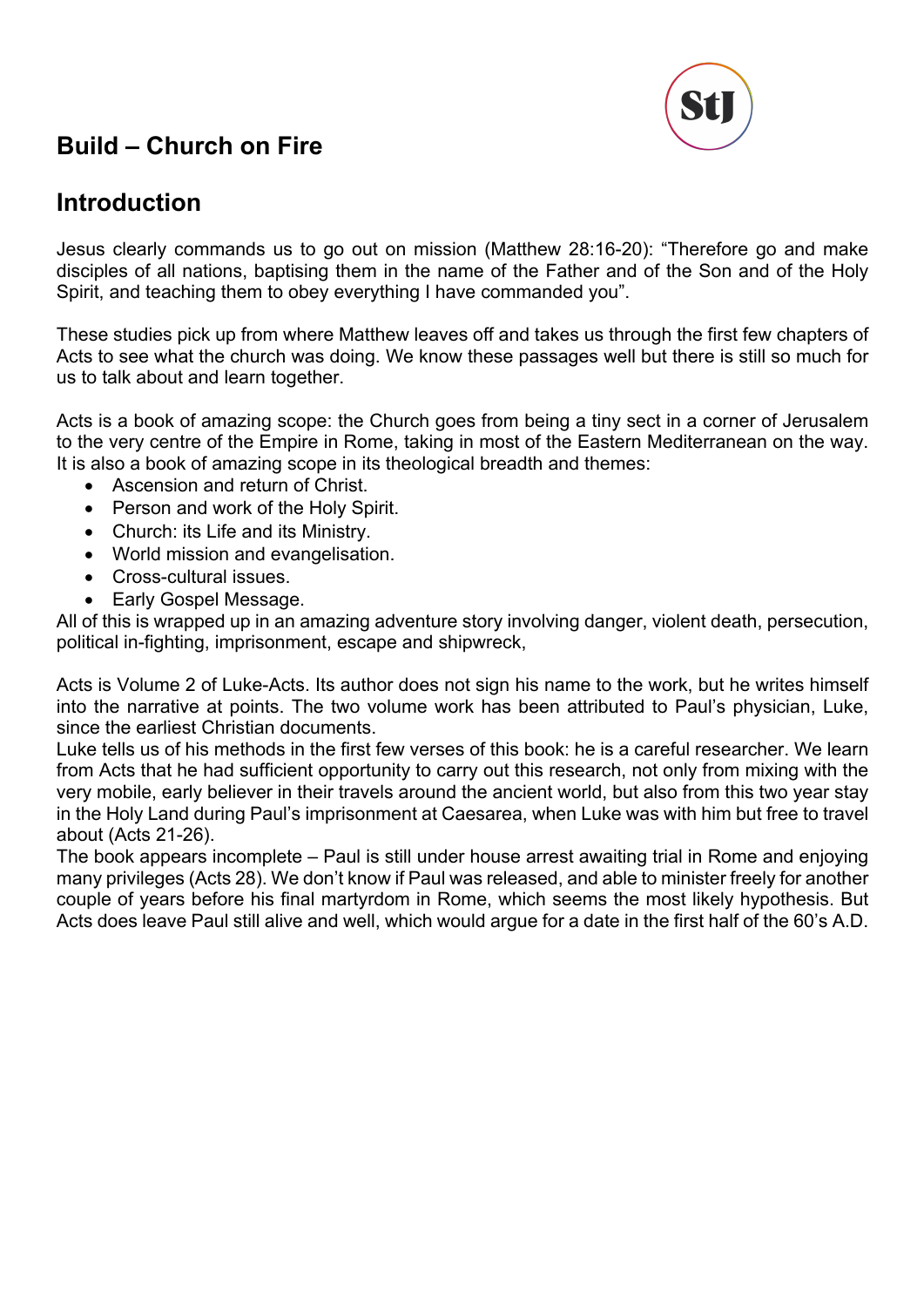

# **Build – Church on Fire Study 1: The Spirit is promised**

### **Live**

Can you remember a time when you had the greatest surprise or shock?

### **Love**

Start your time together in prayer and worship. Thank God that Jesus is at his right hand, interceding for us constantly.



*Read Acts 1:1-11 together.*

- What does this passage tell us about:
	- o God?
	- o Humanity?
	- o The church/God's people specifically?
- Make a list of all the evidence in these verses that point to the fact that Jesus' resurrection was physical and not just spiritual.
- What was the reason for meeting together and praying (1:4)?
	- o Bearing in mind that nothing happened for 10 days from ascension to Pentecost, what effect might this period have had on the disciples?
	- o Has this got anything to teach us about waiting for God to act?
- Jesus had been with his disciples for 40 days since the resurrection, and although he had developed a habit of coming and going rather suddenly, they had got used to him being around. What did they expect to happen now? (see 1:6 and Luke 24:21).
- Imagine if you were with the disciples when Jesus ascended (1:9). How would it have felt?
- What promise did the two angels give when Jesus ascended (1:10-11)?
	- o How should this affect our lives?

*Thinking about our own lives…*

- Have you ever seen or heard Jesus really clearly? What was it like?
- What difference does it make to your day-to-day life that Jesus is going to return one day?

# **Build**

Think of your group as the disciples, chosen by Jesus, waiting to receive his power and to change the world (or Liverpool at least!).

What does v. 8 call us to be? What would that look like in our lives?

How does the promise of the Holy Spirit help us in our evangelism?

# **Prayer**

Close in prayer. Commit to praying by name for five non-Christians that you know through the rest of this study series. Share the names with each other and hold each other accountable: don't just pray during the Connect group but through the week as well.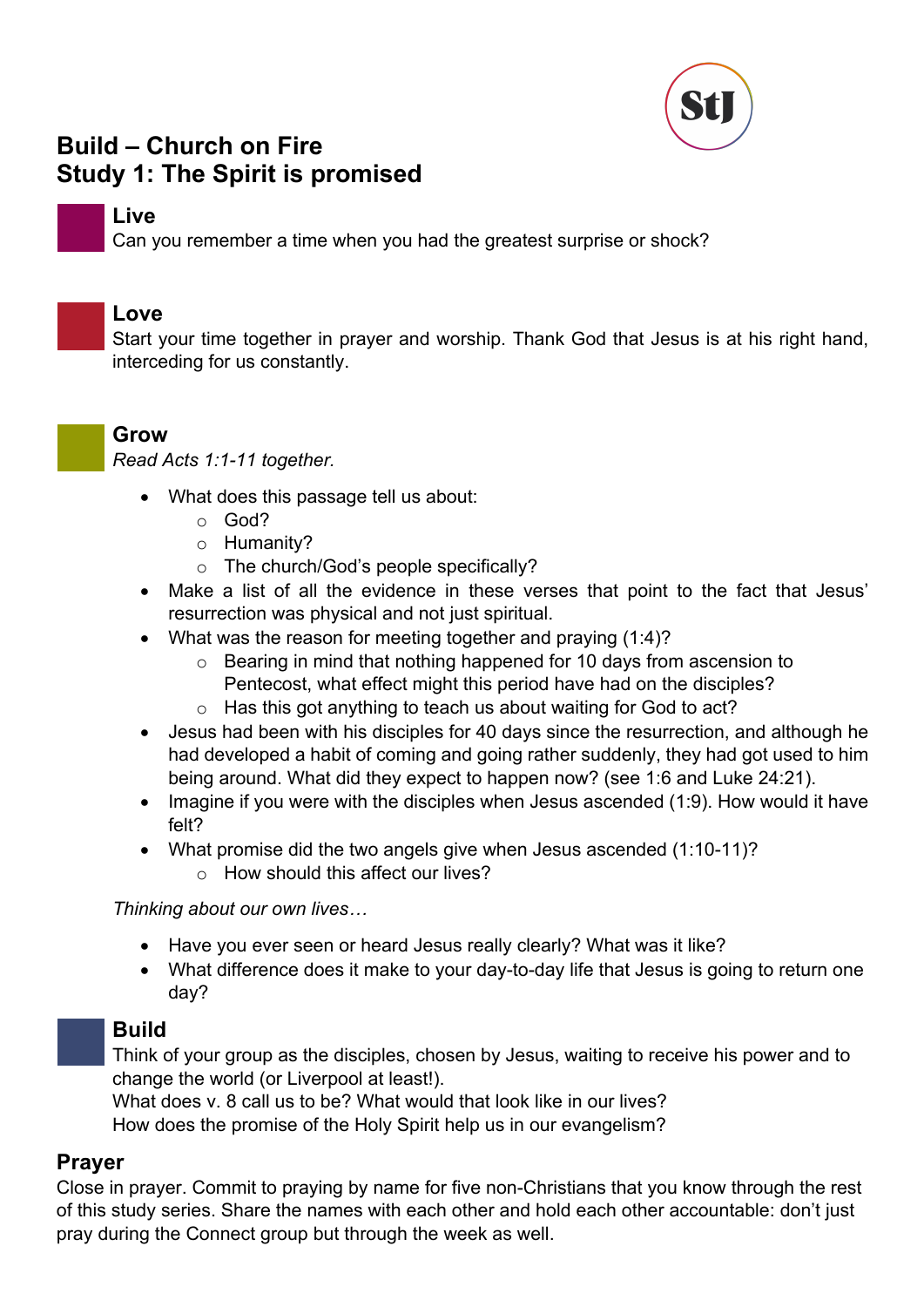

# **Study 2: The Spirit descends**

### **Live**

Can you remember the occasion when you were most afraid?

### **Love**

Start your time together in prayer and worship. Thank God for the gift of his Spirit.

### **Grow**

*Read Acts 2:1-13 together.* 

- What does this passage tell us about:
	- o God?
	- o Humanity?
	- o The church/God's people specifically?
- Jesus had promised the disciples that he would send the Holy Spirit to them. From what he had already told them, who and what should they have been expecting? (See John 14:15-18 and Acts 1:8 for starters).
- What three signs did the disciples receive of the coming of the Holy Spirit (2:2-4)? o What do you think was/is their significance?
- What did the disciples do after they received the Holy Spirit (2:11-14)?
- The disciples had to wait 10 days after Jesus' departure before the Holy Spirit came. Do we have to wait? (See Acts 2:38, Romans 8:9-11 and 1 Corinthians 12:3).
- Notice the two reactions of the crowd (2:12-13). What would our reaction have been? o What is our reaction to those who may have "spiritual experiences" today?

*Thinking about our own lives…*

- When was the last time you felt filled by the Spirit? What happened?
- What difference does the Spirit make to your day-to-day life?

# **Build**

How can the Holy Spirit help us in reaching those that we feel we cannot speak with?

What does this passage make you think about reaching other nations and telling them the Gospel?

Do you feel called to overseas mission?

### **Prayer**

Pray for your five friends and for courage and confidence for yourself as you speak to them. Let's also pray for missionaries from St James around the world: Chris and Liz in Spain, Jarod and Bexi in Croatia, Bryan and Cherry in China, James Harding and family teaching Church leaders in Kuala Lumpur.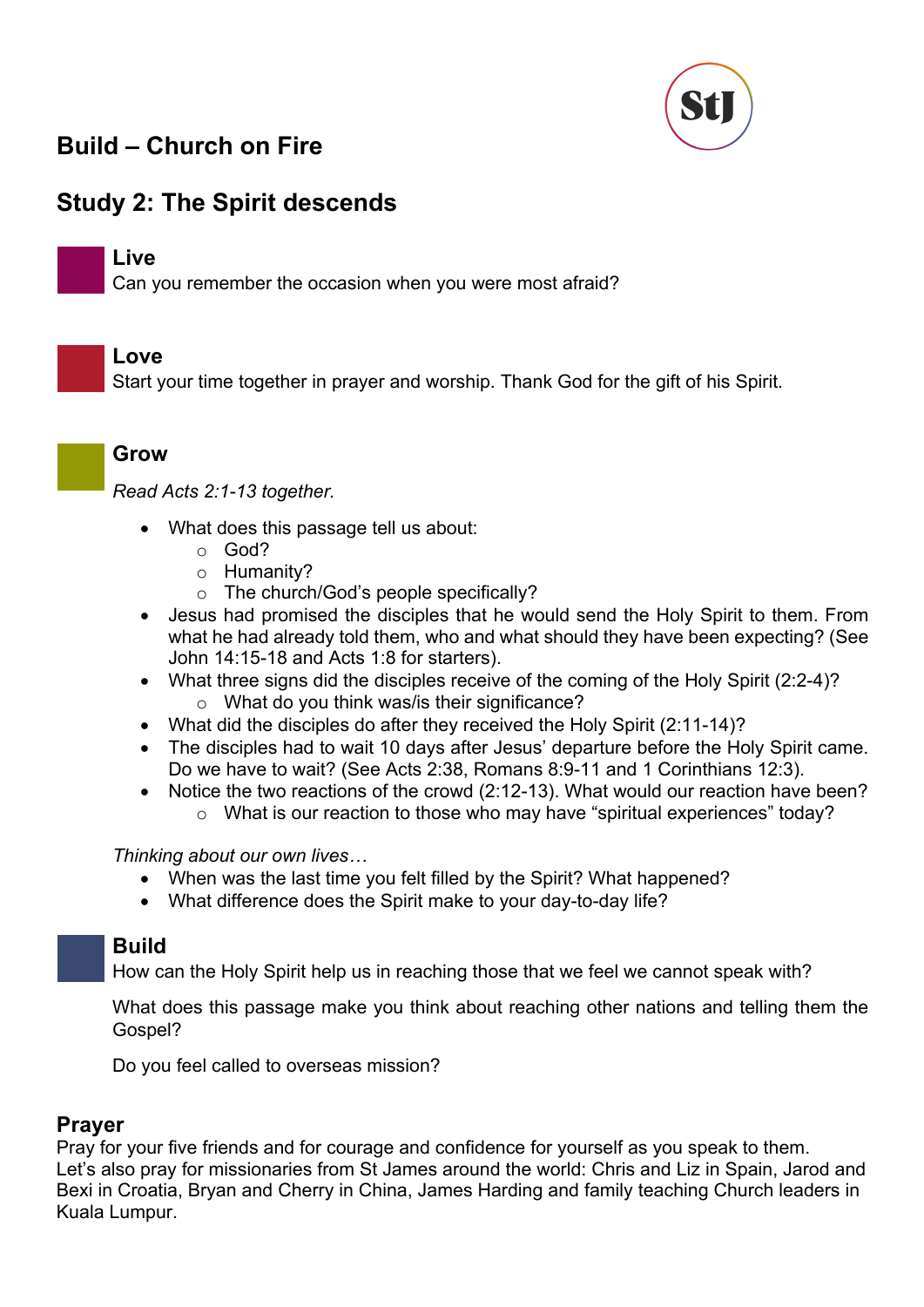

# **Build – Church on Fire Study 3: Peter's sermon**

### **Live**

If you could go anywhere on holiday, where would it be and why?

### **Love**

Read Psalm 100 aloud. Be quiet for a couple of minutes. Ask people to share in twos what lines meant the most to them.



*Read Acts 2:14-41 together.* 

- What does this passage tell us about:
	- o God?
	- o Humanity?
	- o The church/God's people specifically?
- What were the main points in Peter's sermon? Try to summarise it by each picking out a few key verses (3 maximum).
- Peter refers to all three members of the Trinity in his sermon. What does the passage tell us about the roles of:
	- o the Father.
	- o the Son.
	- o the Holy Spirit.
- Look at the way Peter preached. What can we learn from his style and content of preaching that might help to make our own witnessing more effective?
- This particular sermon was very effective (2:41). What do you think contributed to this?
- What did Peter demand of those who wanted to respond?
	- o What was promised in return? Notice especially the two elements of the promise of salvation (2:37-39).

#### *Thinking about our own lives…*

- When was the last time you shared your faith and proclaimed the Gospel? How did it go?
- Would you be confident in sharing your faith with the same boldness as Peter? What makes it hard or scary?

# **Build**

What does it mean to be a witness (2:32)? How can you be a more effective witness?

Practise 'matchstick testimonies' – can you share the Gospel whilst holding a lit match before it burns your fingers? You can also practise sharing your own testimony in a short time (what God has done in your life since you came to know him fully).

# **Prayer**

Pray for your five friends and that you would be an effective witness to them.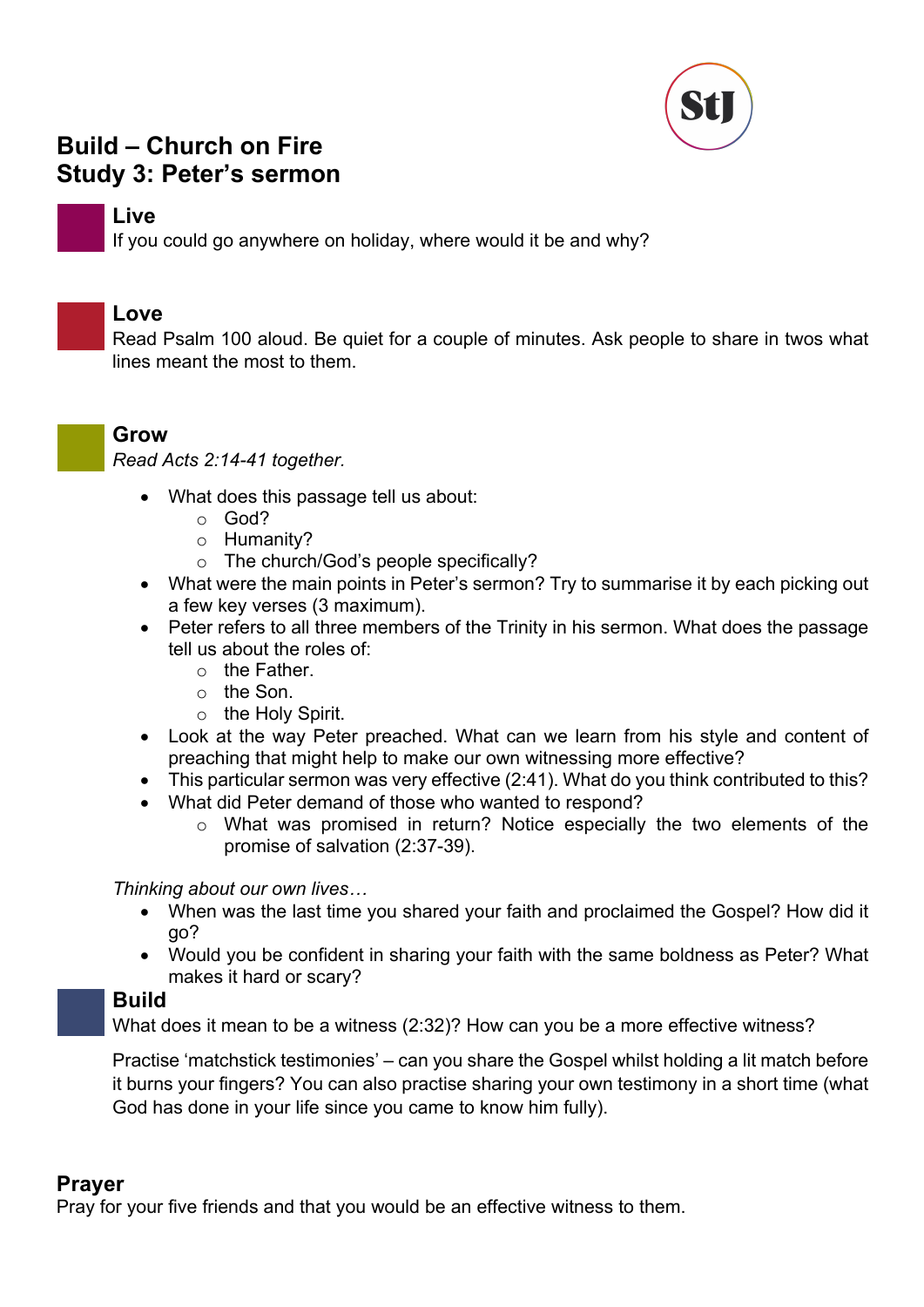

# **Build – Church on Fire Study 4: Incredible Growth**

### **Live**

What present gave you the most pleasure to give?

### **Love**

Start your time together in prayer and worship. Use a song to help you worship God.

### **Grow**

*Read Acts 2:42-47 together.*

- What does this passage tell us about:
	- o God?
	- o Humanity?
	- o The church/God's people specifically?
- The believer's lifestyle was based on "spiritual activities" (2:42). What were these and why do you think they are the ones that are mentioned?
- 2:44-47 gives a description of the apostle's lifestyle. Identify what these are.
	- o Which do you think are the most important?
	- o If you were describing our Christian lifestyle in Liverpool, how would it differ?
- Is the lifestyle described one that we should aim for today?
	- o Is it practical?
	- $\circ$  Is there a place for Christian communities? If so, what place?
- How much is the Church lifestyle a responsibility of the Church as a whole and that of the individual?
- What was the result in the Church (2:43,47)? Was this the result of lifestyle and/or of something else?

#### *Thinking about our own lives…*

- What elements of the early church do you see in your own life?
- What do you see in 2:42-47 that you want to grow in? Ask God for help to work out one thing you could change this week to make it possible.

•

### **Build**

In Jerusalem the church was experiencing phenomenal growth. Luke carefully records the statistics for us. The increase in numbers is seen in 2:47 but let's look at the numbers in more detail.

- Acts 1:15 When Jesus left them, the Jerusalem fellowship numbered about 120 people in all.
- Acts 2:41,47 On the Day of Pentecost itself, a further 3000 were added; although many of these were pilgrims from elsewhere in the Empire, visiting for the Feast, we read in 2:47 that the Lord added daily to their number. Daily must mean a minimum growth rate of 365 per year. Most churches in Britain would settle for that today!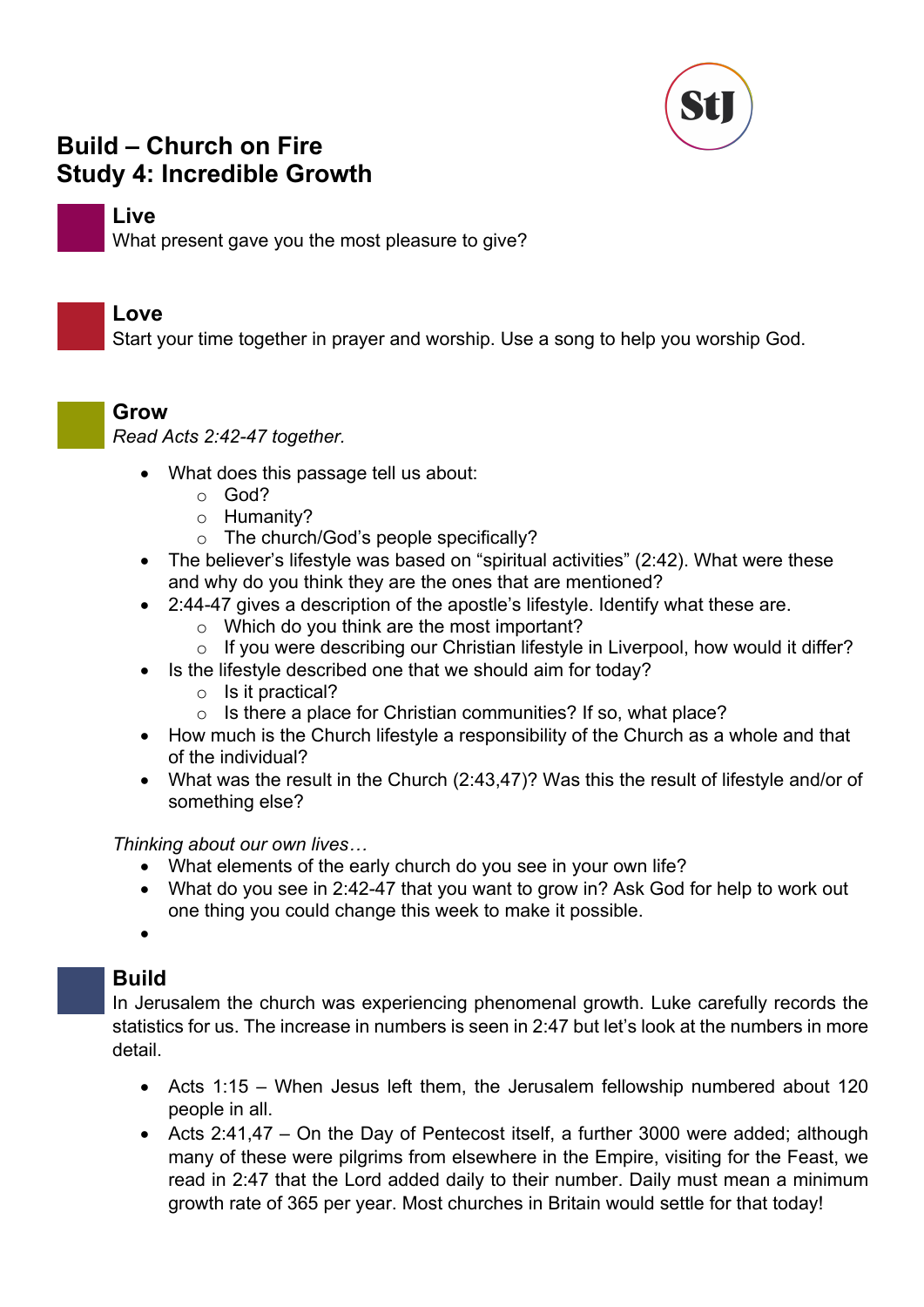

- Acts 4:4 Within months or a year or so, the numbers of the Jerusalem Church had grown to 5000 men. This would suggest at least 10,000 in all, including women and children (very probably more likely 15,000).
- Acts 5:14,28 More and more men and women believed and joined the church, despite rising persecution, so that (5:28) the apostles could fairly be accused of "filling Jerusalem with their teaching".
- Acts  $6:1,7$  Luke no longer speaks of addition but of multiplication we read that the growth was "rapid" and that the word of God "spread" (v. 28).
- Acts 21:20 By the time Paul and his group visited Jerusalem in about 55 A.D., i.e. 25 years after the Day of Pentecost, we find that the church in Jerusalem was now measured in "many thousands". The word is literally "myriads", meaning "tens of thousands". This indicates a minimum membership of 20,000, but suggests much more! The best estimate of the population of Jerusalem and its surrounding districts is 200,000. From almost nothing, the church had grown to a very visible and significant minority in the city of Jerusalem where Jesus had planted them 25 years earlier.

Imagine if we saw such numbers at St James' and in Liverpool! Think about how we reach the community around us at St James' and how we could improve our outreach. Share ideas with each other and then pass them to the staff team.

# **Prayer**

Close in prayer. Pray for your five friends, but also pray for something bigger. Pray that we would see a revival in Liverpool like that of Jerusalem. Pray that we can reach into the community around us and bring people to know God.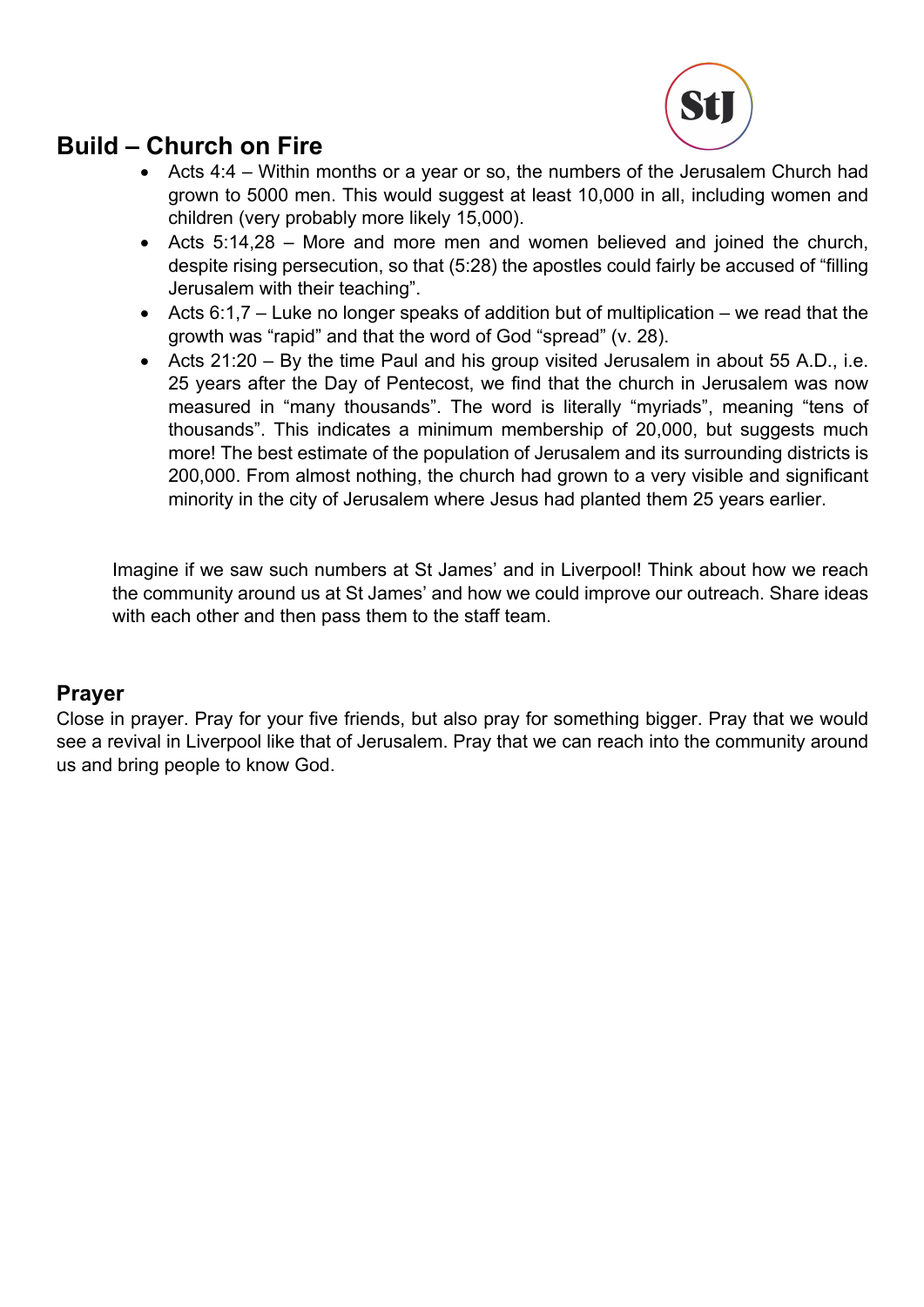

# **Build – Church on Fire Study 5: A wonderful healing**

### **Live**

If they decided to spend millions on making an epic film about an Old Testament character, which one would you most like it to be and why?

### **Love**

Start your time together in prayer and worship. Thank God that he heals us and makes us whole.

**Grow**

*Read Acts 3:1-21*

- What does this passage tell us about:
	- o God?
	- o Humanity?
	- o The church/God's people specifically?
- The crippled man used to sit on the way to the temple because he regarded it as a good place to get help. Consider the sort of help he would have got; ranging from being abused through to being ignored or given coppers to getting more than he was bargaining for. What sort of help would he get if he were sat outside of St James'?
- Although this man was healed there must have been others who were not, so why was this man healed? As well as looking at his response, look at why Jesus did miracles (see, for example, John 20:30-31).
- What was the reaction of the crowd to the healing and how did Peter make use of it? o What does this tell us about the purpose of miracles?
- Peter challenged religious people (they were all going into the temple to pray). Why were they surprised?
	- o Would it surprise us?
- Why were Peter and John able to perform this miracle? (See, for example, Acts 1:8, Luke 10:17, 1 Corinthians 12:7-11.)
- Should we expect miracles to happen today? In our church? Through us?

#### *Thinking about our own lives…*

• Have you seen a miracle of healing? Would you like to see one? Why/why not?

#### *For further thought/background…*

Throughout the Book of Acts, we see the Holy Spirit leading the way to fulfil what Jesus has said and done, and we see the power that Jesus spoke of in action.

- The Spirit came upon the first 120 believers at Pentecost (2:4) and filling all the church with power, courage and boldness to preach the Gospel (3:8, 4:31) – not only to preach it but to demonstrate it as lives were changed people were set free and diseases were healed.
- Outstanding examples of miraculous healings took place, not only at the hands of Apostles (e.g. 3:6) but also others like Stephen (6:8), Philip (8:6) and Ananias (9:17), who were not Apostles.